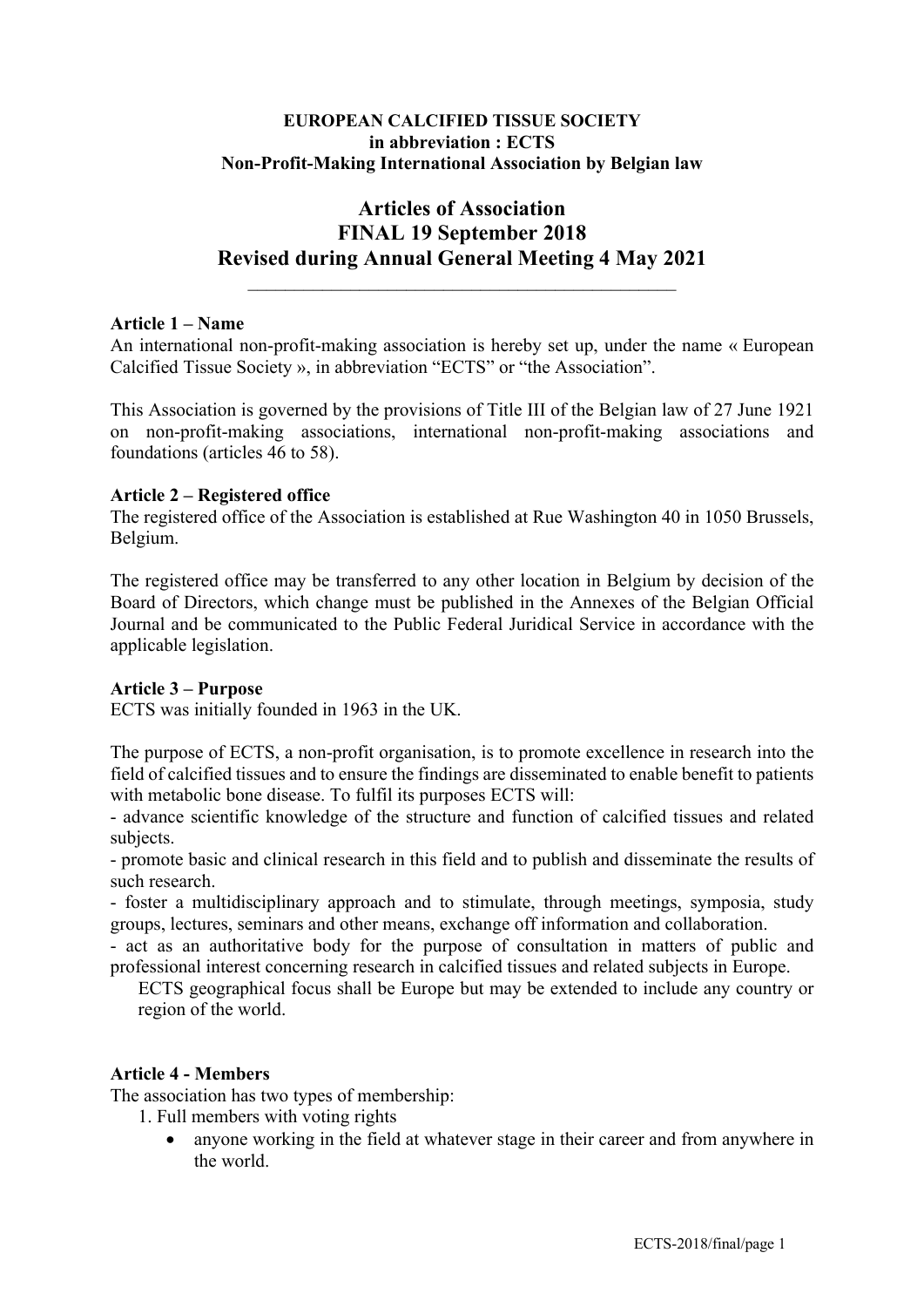- Student members PhD students / Undergraduates / Residents / Fellows / Junior Post docs (within 3 years of PhD)
- Allied Health Professionals (nurses, physiotherapists, technologists, nutritionists and dieticians) working in the field;
- 2. Associated members without voting rights:
	- Corporate Supporters any company working in the field of calcified tissues;
	- Affiliated Societies– organizations with similar aims.

## **Article 5 – Admission, resignation, exclusion**

1. The admission of new members shall be made in such form as the Board of Directors may prescribe and is subjected to the conditions mentioned in article 4 of the statutes. Associate Membership shall be approved by the Board of Directors as deemed appropriate. The Board of Directors shall act on applications for membership at its next meeting.

2. Members may voluntarily terminate their membership, which termination will require a minimum of seven working days prior written notice and will be effective from the last day of the month in which the notice period ends. Notice must be given in writing sent by registered mail or courier to the Association.

3. The Association may terminate the membership of a member. Such exclusion termination shall require the approval of the Board of Directors, after having heard the defence of the member whose membership the Association wishes to terminate.

4. Any member failing to complete payment within 90 days of the due date for payment as foreseen in article 6 of the articles of association, shall be deemed to have resigned as a member of the Association if he has not paid the membership fees within 10 days after the e-mail reminder sent in the first week of January.

In general a member whose membership is terminated, regardless of the cause or manner of termination, shall not be entitled to any of the association's assets and shall have no claim concerning financial matters. Membership fees will remain due and no refund shall be given.

#### **Article 6 - Membership fees**

The members shall pay an annual membership fee fixed by the Board of Directors, pursuant to a proposal of the Board of Directors. Annual subscriptions shall be payable in advance, the first subscription being due on admission and subsequent subscriptions being due annually on or before 31<sup>st</sup> January or such other date as set by the Directors.

#### **Article 7 – General Assembly**

#### **7.1. Powers**

The following matters are reserved to the competence of the General Assembly:

- a) election, dismissal of individual Directors;
- b) election, dismissal of the President
- c) approval of the budget and annual accounts;
- d) discharge of Directors at the closing of the fiscal year;
- e) amendments to these articles of association;
- f) dissolution of the Association;

## **7.2. Composition**

All full members have the right to attend and vote at all General Assemblies. Associated members do not have the right to vote.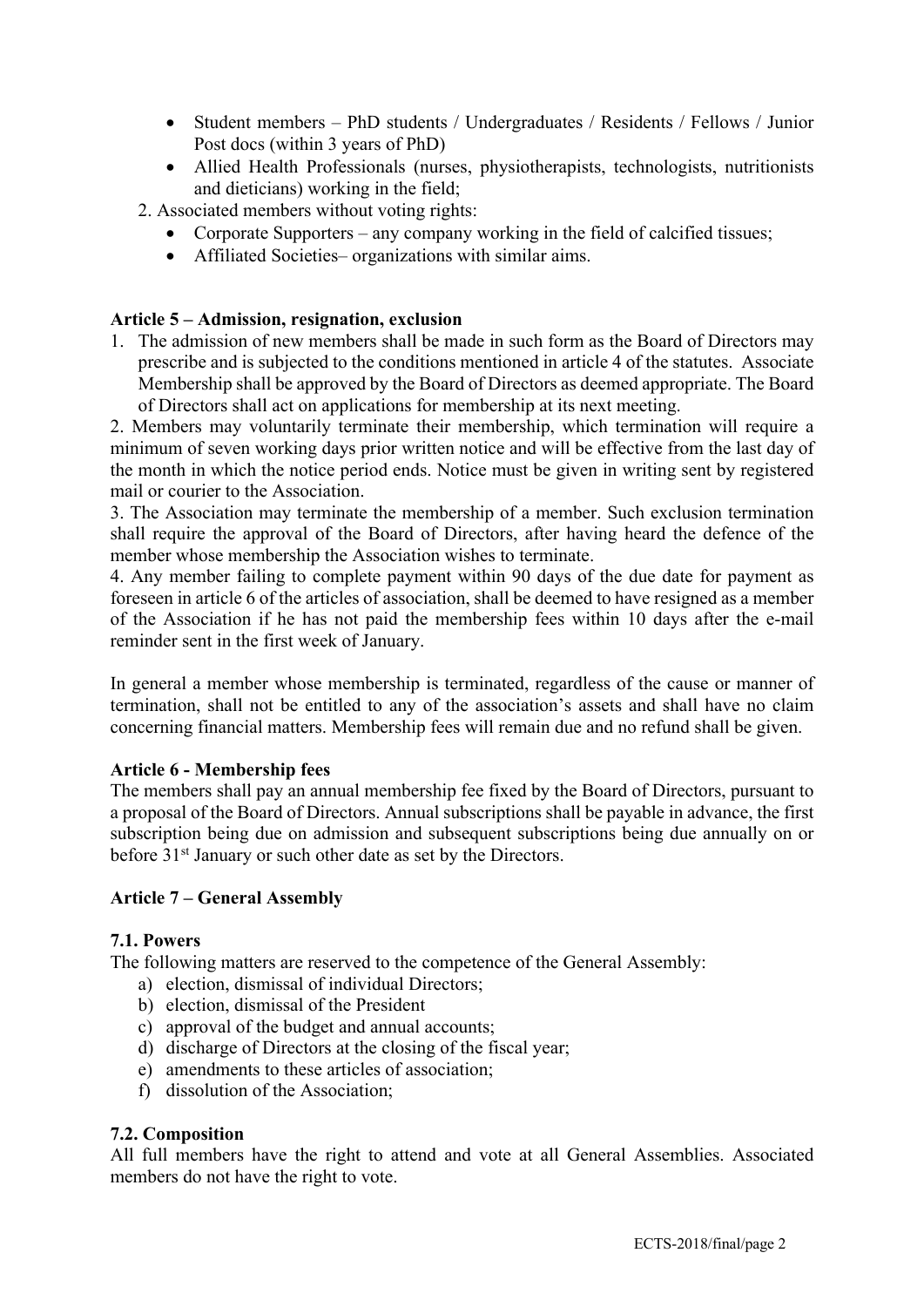## **7.3. Meetings and convocation**

The General Assembly shall meet at least once a year under the chairmanship of the President or in his absence of the Vice-President. The Board of Directors shall decide if the meeting will be held physically, electronic or in writing.

The convocation containing the time, place and draft agenda is made by the Board of Directors and is sent by electronic mail or courier at least 21 days before the meeting of the General Assembly. The Executive Director keeps minutes of the meeting, which must be signed by the (acting) President and the Executive Director. In the absence of the Executive Director, these duties will be performed by the Secretary.

## **7.4. Decision taking at General Assembly**

The General Assembly may deliberate validly only if the quorum of 15 full members are present or represented is achieved.

If such a quorum is not present within half an hour from the time appointed for the meeting, or if during the meeting such a quorum ceases to be present, the meeting shall stand adjourned at the earliest 3 days following the meeting at the same time and place or to such other time as the directors may determine.

The vote is carried out by show of hands, ballots, electronic means, or calling off names, unless the Board of Directors decides otherwise.

Any resolution which gains the majority shall be binding to all members. Where the votes are undecided, the proposal is considered rejected. If required by law or decided by the General Assembly, the appropriate authorities shall be notified of resolutions passed. This will be done by the Board of Directors, who will also report any abstentions or dissenting votes of such members who should request this.

Members are entitled to be represented at the General Assembly by another member, who may vote on the absent member's behalf, provided the latter holds of a specific written proxy. For the purpose of allotting voting percentages as mentioned above, the absent member having issued a valid proxy shall be considered a present member. A proxy holder may hold no more than three powers of attorney for the same meeting

The meeting shall not decide on matters, which are not mentioned in the agenda.

Decisions by the General Assembly are taken by simple majority of members present or validly represented.

All decisions made are brought to the knowledge of all members in writing as soon as possible, either by means of the meeting minutes prepared by the Board of Directors or otherwise by electronic mail or courier to the address last communicated by the member to the Board of Directors.

The resolutions taken by the General Assembly are written down in a register signed by the President (or his substitute) and the Executive Director (or two Directors) present at the meeting and must be kept by the Executive Director who will keep the register at the disposal of the members at the registered office of the Association.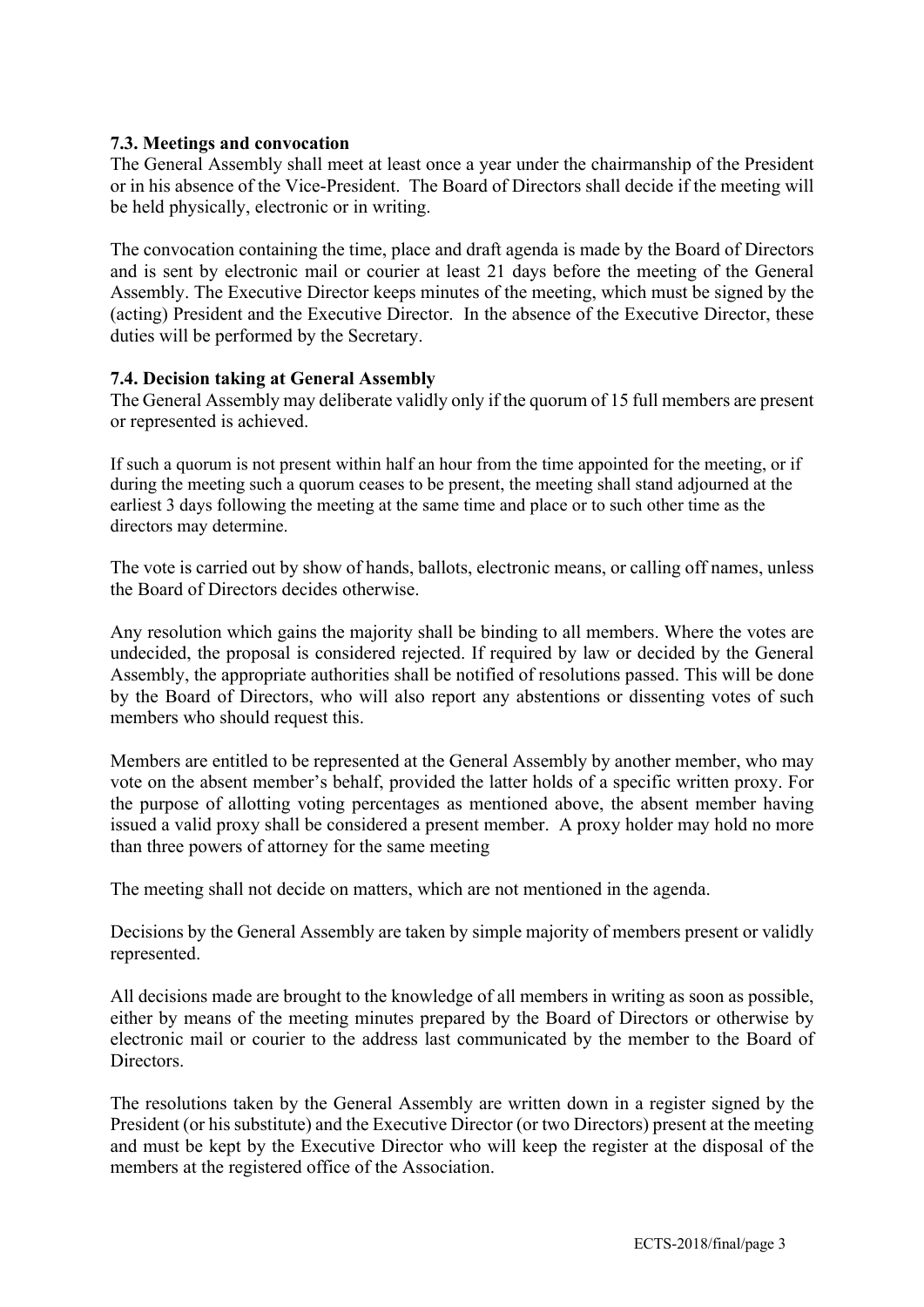**Article 8 – Amendments to the Articles of Association and winding-up of the Association** §1. Without prejudice to articles 50 §3, 51 § 2 et 3, 55 et 56 of the Belgian law of 27 June 1921 on non-profit-making-associations, non-profit-making international associations and foundations, any proposal having as its subject:

- the dismissal of a director,
- amendments to the Articles of Association; or
- the winding-up of the Association,

must be submitted to the General Assembly on behalf of the Board of Directors. These decisions can also be proposed by the members provided that the proposal is sent to the Board of Directors by at least 50 full members and not less than three months before the General Assembly.

§2. The decisions with regards to the topics mentioned in §1 can only be taken validly if at least 15% members are present or represented and if it gains at least  $3/4<sup>th</sup>$  of the votes casted. Abstentions will not be taken into account.

If the required quorum of members cannot be assembled, a new meeting will be convoked which shall decide definitively and validly on the proposal with a  $2/3<sup>rd</sup>$  majority of votes, regardless of the number of members present or duly represented, provided that the meeting takes place at the earliest 7 days following the meeting during which the quorum was not present or, in case of winding up of the Association, at the earliest 3 months following the meeting during which the quorum was not present

§3. A General Assembly will be called, at which the proposal will be discussed and voted on. The convocation and the agenda for the meeting, as well as the proposal including a motivation must be sent to the members at least four weeks in advance on the day on which the meeting shall take place. This will be done by the Executive Director on behalf of the Board of Directors or the members requesting the meeting, as the case may be, in the form required for a General Assembly.

§4. Amendments to the Articles of Association shall only enter into force once they have been approved by the competent authority or authorities in conformity with article 50  $\S$  3 of the law mentioned above and after publication of the Articles of Association in conformity with article 51 § 3 of said law.

§5. The General Assembly shall establish the process and method for the winding-up and the liquidation of the Association, in accordance with the applicable laws.

After dissolution, any resulting net assets will be allocated to a non-profit-making private legal entity pursuing a similar international purpose as the Association prior to its dissolution or, if such entity is not available, the net assets will be allocated to a purpose without profitable interest, as determined by the General Assembly.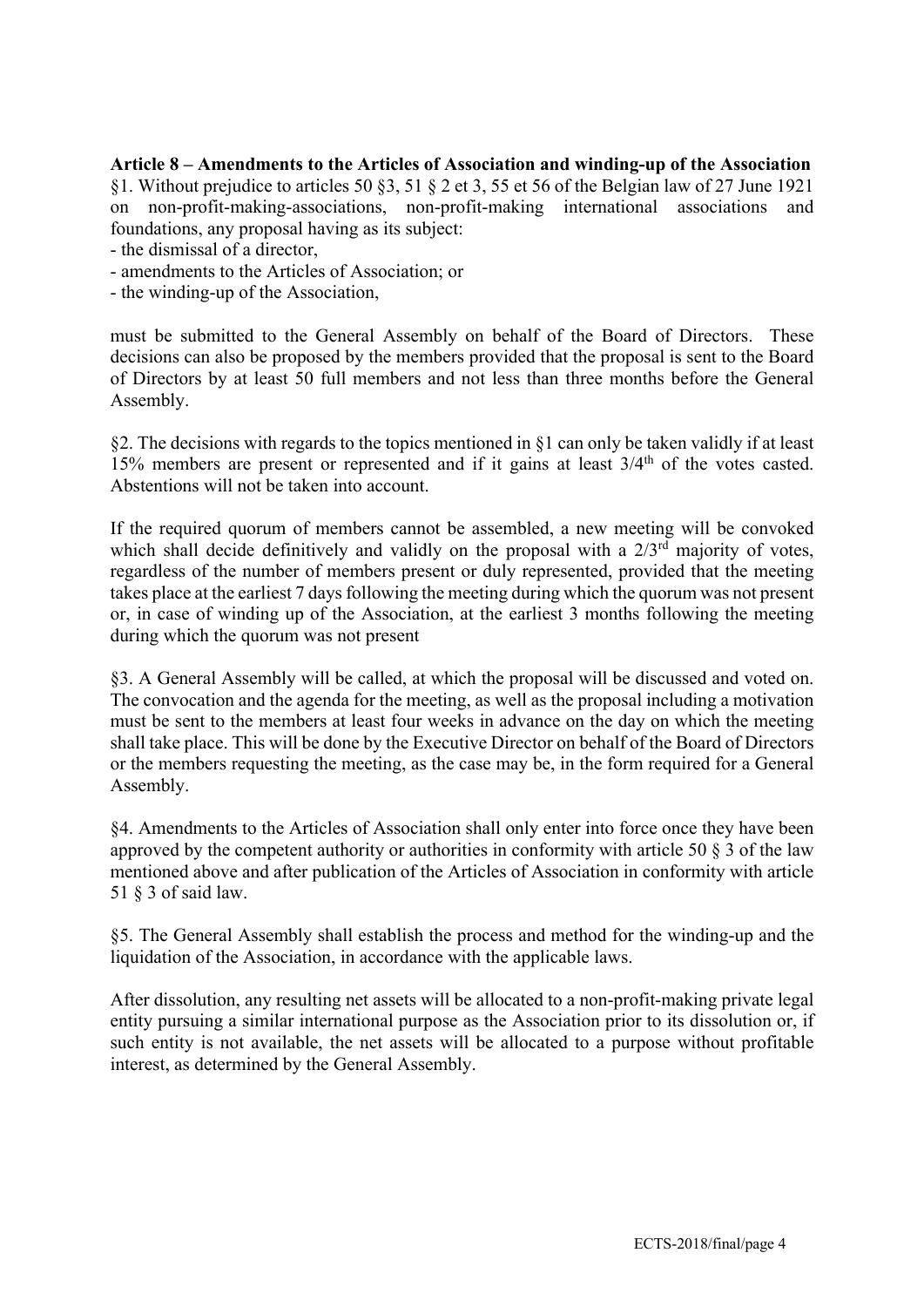## **Article 9 – Internal Rules**

The Internal Rules of Procedure of the Association are drafted and modified, as the case may be, by the Board of Directors and communicated to the General Assembly.

### **Article 10 – Board of Directors**

#### **10.1 Powers**

The Board of Directors shall have full powers of administration, management and representation, subject to the powers reserved to the General Assembly, the limitations set by or pursuant to these Articles of Association.

The Board of Directors may delegate the daily management or specific management tasks to the President and/or Directors acting solely or jointly, and/or to one or more employee(s) and/or to the Executive Director.

## **10.2 Composition**

A Board of Directors is appointed by the General Assembly in accordance with the procedures as the Directors may from time to time prescribe and which may include electronic voting.

The Association is administered by the Board of Directors, composed of at least four members, among them the President, the Vice-President (that is the President-Elect or Past-President), the Secretary, the Treasurer.

The Directors will be appointed under the following conditions:

- Directors are appointed by the General Assembly in accordance with article 9.1;
- their appointment will be for a period of three years;
- they will be reimbursed for the costs they make within the exercise of their mandates.
- They are full members

#### **10.3 Term**

The Directors, except for the President, are elected for a period of three years, once renewable. A Director shall serve until its successor is designated (following a proposal and appointment procedure) and assume its duties.

A Director's appointment will terminate in each of the following situations: his death, resignation, civil incapacity or if he is placed under temporary administration or receivership, if his appointment is terminated by the General Assembly or if his appointment term expires.

In the event of a termination during a mandate, the Board of Directors may designate a temporary substitute. A director so appointed shall hold office only until the next following annual general meeting. If not re-appointed at such annual general meeting, he shall vacate his office at the conclusion thereof.

All acts relative to nomination, dismissal or cessation of functions of Directors established in conformity with law will be communicated to the Federal Public Service of Justice in view to be published at the expense of the Association in the annexes of the Belgian Official Journal or as otherwise prescribed by law.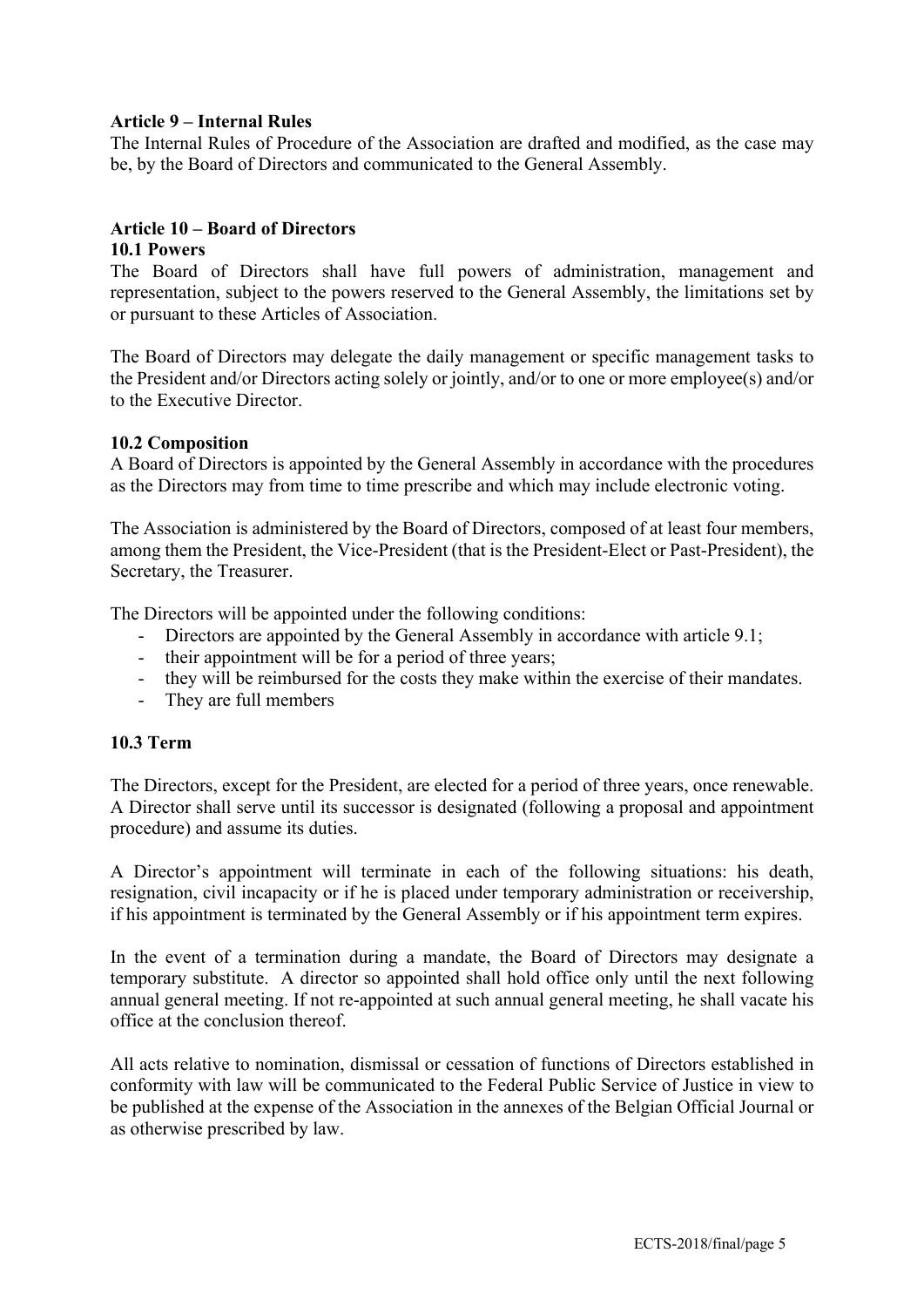### **10.4 Executive Committee**

The Executive Committee will be composed by the following directors: the President, the Secretary, Treasurer, Executive Director and Vice-President that is the President-Elect or Past-President.

The Board of Directors shall appoint from its midst the Secretary and Treasurer. The Board of Directors may also create other positions, as it deems necessary and appropriate, and fill such positions from among its midst.

## **10.5 President-Elect, President and Past-President**

In accordance with the procedures prescribed by the Board of Directors, the General Assembly shall elect the President-Elect. The President-Elect shall serve in such capacity for a term of one year before automatically becoming the President and serving in such capacity for a subsequent term of three years before automatically becoming the Past-President and serving in such capacity for a term of two years.

When the President-elect is elected by the General Assembly, she or he is automatically elected as a member of the Board of Directors until the end of their term as Past President.

In case the President-Elect, President or Past-President is dismissed by the General Assembly the General Assembly will also decide on the remaining duration of her/his term as a Director

#### **10.6. Meetings and convocations**

The Board of Directors meets at least twice a year upon convocation by the President of Association, the Executive Director or upon request of at least 50% of the Board Members.

The convocation is sent by electronic mail or courier or such means of communication as the Board of Directors may decide.

#### **10.7. Decision-taking**

In the voting procedure at meetings of the Board of Directors all members have one vote. In the event of a tie, the President or, in his absence, the Vice-President chairing the meeting shall have the casting vote.

Each member of the Board of Directors may, by any means of telecommunication or video, participate at the deliberations of the board of directors and cast votes, with the purpose to organise board meetings between board members geographically distant from each other, at which the members can communicate simultaneously.

Within the limits of the applicable legal provisions, decisions of the board of directors can be made by way of unanimous written decision of the directors.

All Directors may validly represent another absent Director and vote on his behalf, provided that they have been issued with a proxy by the absent Director, specifying the extent and purpose of the proxy, and, optionally, a voting instruction.

The presence in person or by proxy-holder of at least 50% of the Directors shall constitute a quorum for the transaction of business.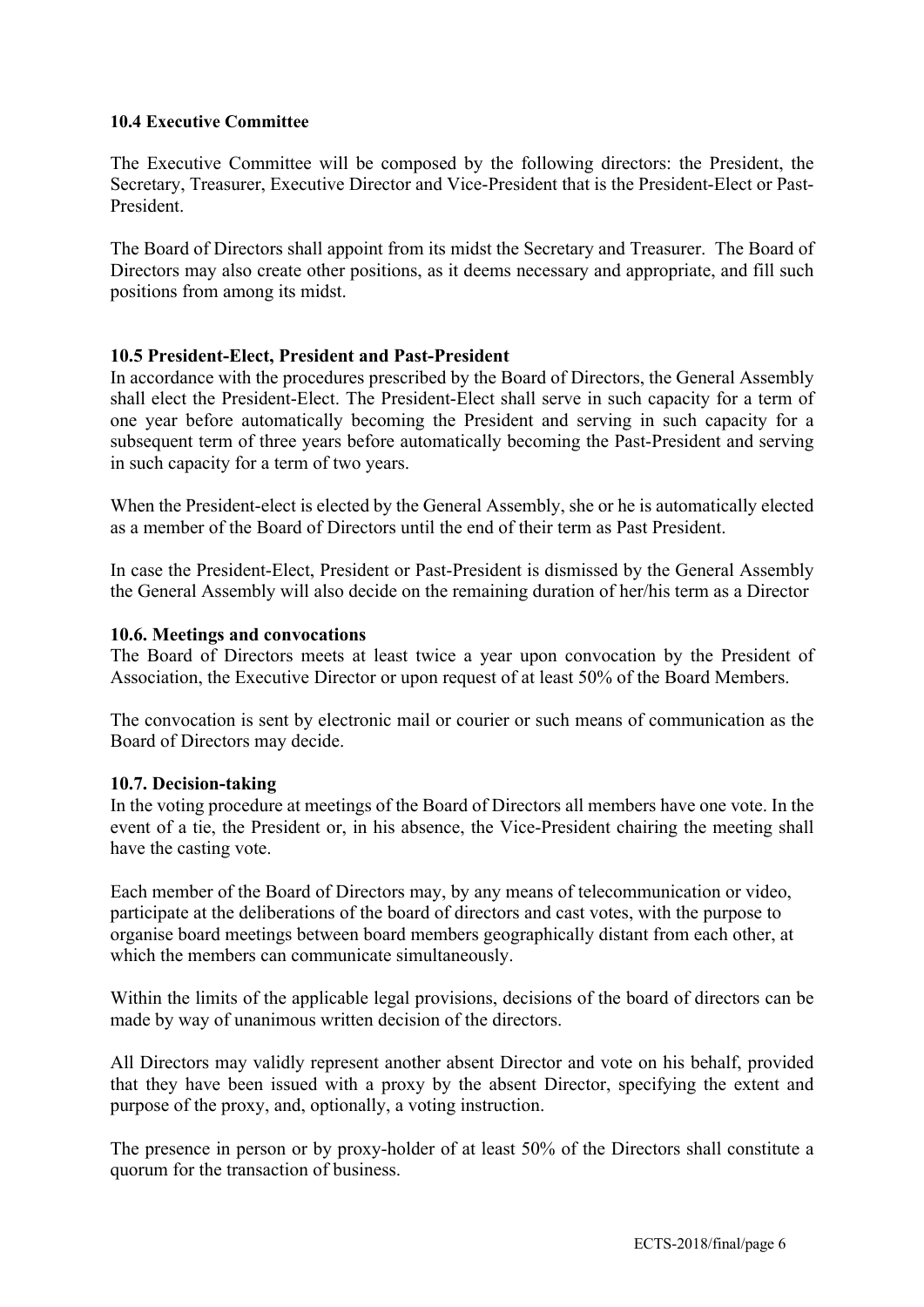## **10.8. Register of resolutions of the Board of Directors**

The resolutions of the Board of Directors are written down in a register and kept by the Executive Director at the disposal of Board Members at the registered office of the Association.

#### **Article 11 - Representation of the Association towards third parties and in court**

All documents intended to bind the Association, with the exception of cases where special authorisation has been granted by the General Assembly, must be signed by two Directors, who will not have to justify towards third parties the powers conferred to this end.

The Association is validly represented in legal proceedings, both as a plaintiff and as a defendant, by two Directors or by its President or by such person as the Board, represented by the President or two Directors may appoint for this purpose as evidenced by a written proxy.

Acts relative to the nomination, dismissal or termination of functions of persons empowered to represent the Association, must be carried out in accordance with the applicable laws and binding regulations and will be communicated to the Federal Public Service of Justice and published at the expense of the Association as prescribed by law.

## **Article 12 - Secretariat**

The Secretariat is an executive body of the Association and as such shall be at the disposal of the members. It shall be managed by an Executive Director, who will be charged with organising the office in cooperation with the Board of Directors. The Secretariat and the Executive Director will operate independent from individual members and will report to the Board of Directors.

#### **Article 13 – Budget and accounts**

The fiscal year of the Association starts on 1 January and ends on 31 December.

The resources required for the functioning of the Association are generated through:

- donations;
- grants and sponsorships, received from industry;

- fees paid by its members. Members are obliged to pay an annual membership fee, the amount

of which is established according to the procedure mentioned in article 6 of these Articles.

- income from events

In conformity with article 53 of the Belgian law of 27 June 1921 on non-profit-makingassociations, the annual accounts of each past fiscal year as well as the budget for each coming fiscal year must be agreed by the Board of Directors and be forwarded for acceptance to the General Assembly in a timely manner, taking into account the meeting schedule of the General Assembly and ensuring that the General Assembly is enabled to (i) approve the annual accounts within the statutory period after the year end, and (ii) approve the budget before the new fiscal year starts.

The accounts will be transmitted, in accordance with article 51 of the law to the Federal Public Service of Justice, or to such other government body as prescribed by applicable law.

#### **Article 14 – Languages**

For interpretation of the present Articles of Association, the French version of the text will be considered the authentic and prevailing version; all versions in other languages are translations.